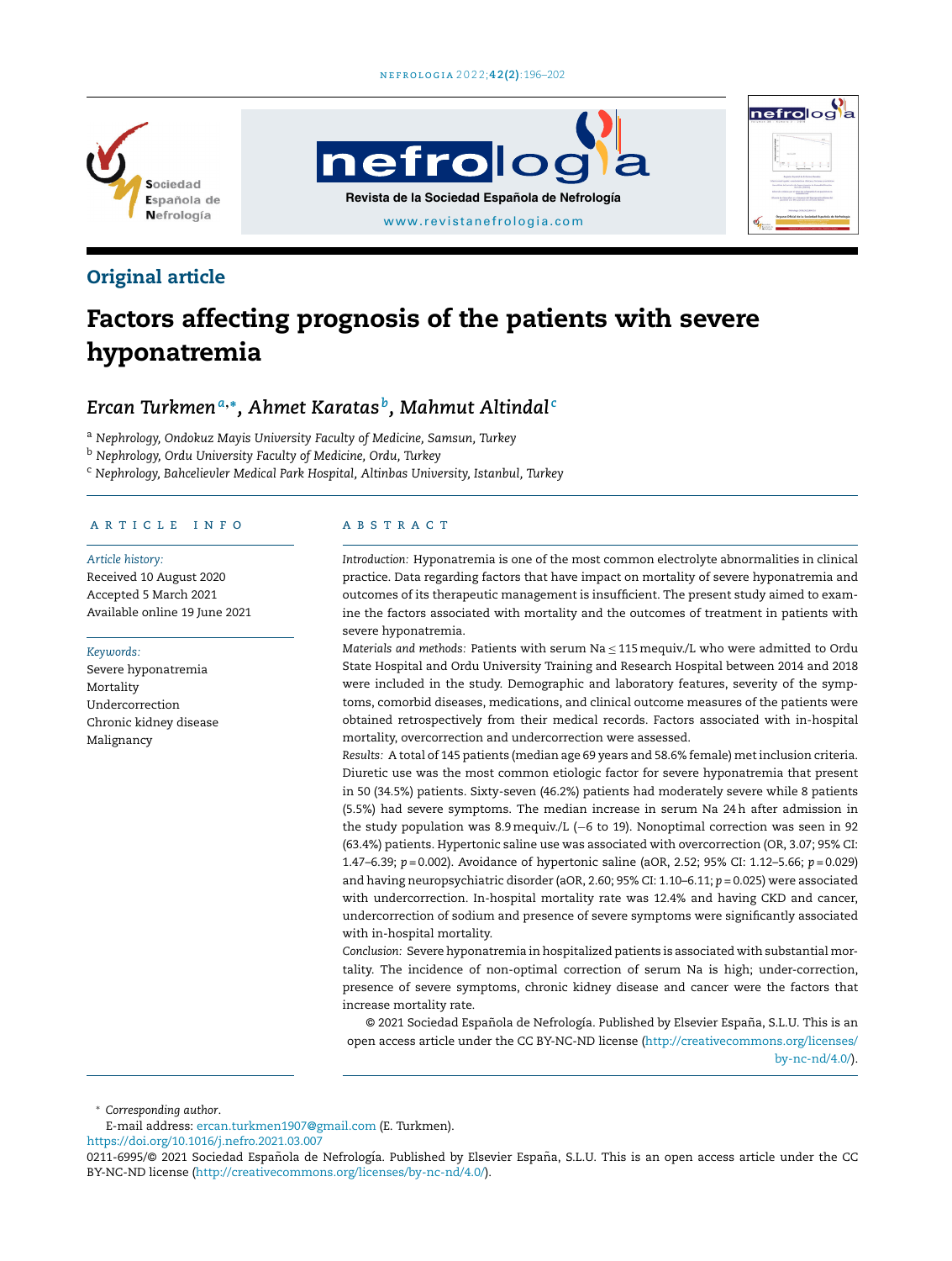#### Factores que afectan el pronóstico de los pacientes con graves hyponatremia

#### r e s u m e n

*Introducción:* La hiponatremia es una de las alteraciones electrolíticas más frecuentes en la práctica clínica. Los datos sobre los factores que tienen impacto en la mortalidad de la hiponatremia grave y los resultados de su manejo terapéutico son insuficientes. El presente estudio tuvo como objetivo examinar los factores asociados con la mortalidad y los resultados del tratamiento en pacientes con hiponatremia grave.

*Materiales y métodos:* Se incluyeron en el estudio pacientes con Na sérico ≤ 115 mequiv./L que ingresaron en el Hospital Estatal de Ordu y en el Hospital de Investigación y Capacitación de la Universidad de Ordu entre 2014 y 2018. Las características demográficas y de laboratorio, la gravedad de los síntomas, las enfermedades comórbidas, los medicamentos y las medidas de resultado clínico de los pacientes se obtuvieron retrospectivamente de sus registros médicos. Se evaluaron los factores asociados con la mortalidad hospitalaria, la hipercorrección y la hipocorrección.

*Resultados:* Un total de 145 pacientes (mediana de edad de 69 años y 58,6% mujeres) cumplieron los criterios de inclusión. El uso de diuréticos fue el factor etiológico más común para la hiponatremia grave que se presenta en 50 (34,5%) pacientes. Sesenta y siete (46,2%) pacientes tenían síntomas moderadamente graves, mientras que 8 pacientes (5,5%) tenían síntomas graves. El aumento medio del Na sérico 24 h después de la admisión en la población de estudio fue de 8,9 mequiv./L (-6 a 19). Se observó una corrección no óptima en 92 (63,4%) pacientes. El uso de solución salina hipertónica se asoció con sobrecorrección (OR, 3.07; 95% CI:1.47–6.39; p = 0.002). Evitar la solución salina hipertónica (aOR, 2.52; 95% CI: 1.12–5.66; p  $= 0.029$ ) y tener un trastorno neuropsiquiátrico (aOR, 2.60; 95% CI: 1.10–6.11; p = 0.025) se asociaron con hipocorrección. La tasa de mortalidad hospitalaria fue del 12,4% y tener ERC y cáncer, hipocorrección de sodio y presencia de síntomas graves se asociaron significativamente con la mortalidad hospitalaria.

*Conclusión:* la hiponatremia severa en pacientes hospitalizados se asocia con una mortalidad sustancial. La incidencia de corrección no óptima del sodio sérico es alta; la corrección insuficiente, la presencia de síntomas graves, la enfermedad renal crónica y el cáncer fueron los factores que incrementaron la tasa de mortalidad.

© 2021 Sociedad Española de Nefrología. Publicado por Elsevier España, S.L.U. Este es un artículo Open Access bajo la licencia CC BY-NC-ND ([http://creativecommons.org/licenses/](http://creativecommons.org/licenses/by-nc-nd/4.0/) [by-nc-nd/4.0/](http://creativecommons.org/licenses/by-nc-nd/4.0/)).

### Introduction

*Palabras clave:* Hiponatremia severa

Mortalidad

Malignidad

Corrección insuficiente Enfermedad renal crónica

Hyponatremia (serum Na < 135mequiv./L) is one of the most common electrolyte abnormalities in clinical practice and it is associated with increased in-hospital mortality. $1-3$  Severe hyponatremia per se may lead to life-threatening cerebral edema; it may also reflect the severity of the underlying cause which may impact on mortality. The rate of correction in response to treatment is relatively unpredictable in case of severe hyponatremia. Overly rapid correction of sodium may result in osmotic demyelination syndrome.[4,5](#page-5-0) There has been a considerable debate on optimal rate of correction of hyponatremia.<sup>[6,7](#page-5-0)</sup> Although, two recent consensus guidelines from US and Europe have published recommendations regarding diagnosis and treatment of hyponatremia, there is meager evidence from randomized trials to guide the management of severe hyponatremia. $6,8,9$  Notably, data regarding factors that have impact on mortality of severe hyponatremia and outcomes of its therapeutic management including non-optimal correction is insufficient. The present study, conducted in

relatively large cohort of patients with severe hyponatremia, aimed to examine the factors associated with mortality and the outcomes of treatment.

#### Material and methods

#### *Study design and data collection*

This study was designed retrospectively. Ethical approval was obtained from the local ethical committee and the study was conducted in accordance with the ethical standards specified in the Helsinki Declaration. Patients with serum Na ≤ 115mequiv./L who were admitted to Ordu State Hospital and Ordu University Training and Research Hospital between January 01, 2014 and December 31, 2018 and hospitalized for at least 24h were included in the study. Patients who were under the age of 18 were excluded from the study. Along with the demographic and laboratory features, severity of the symptoms at the time of admission, volume status, comorbid diseases, medications, and clinical outcome measures of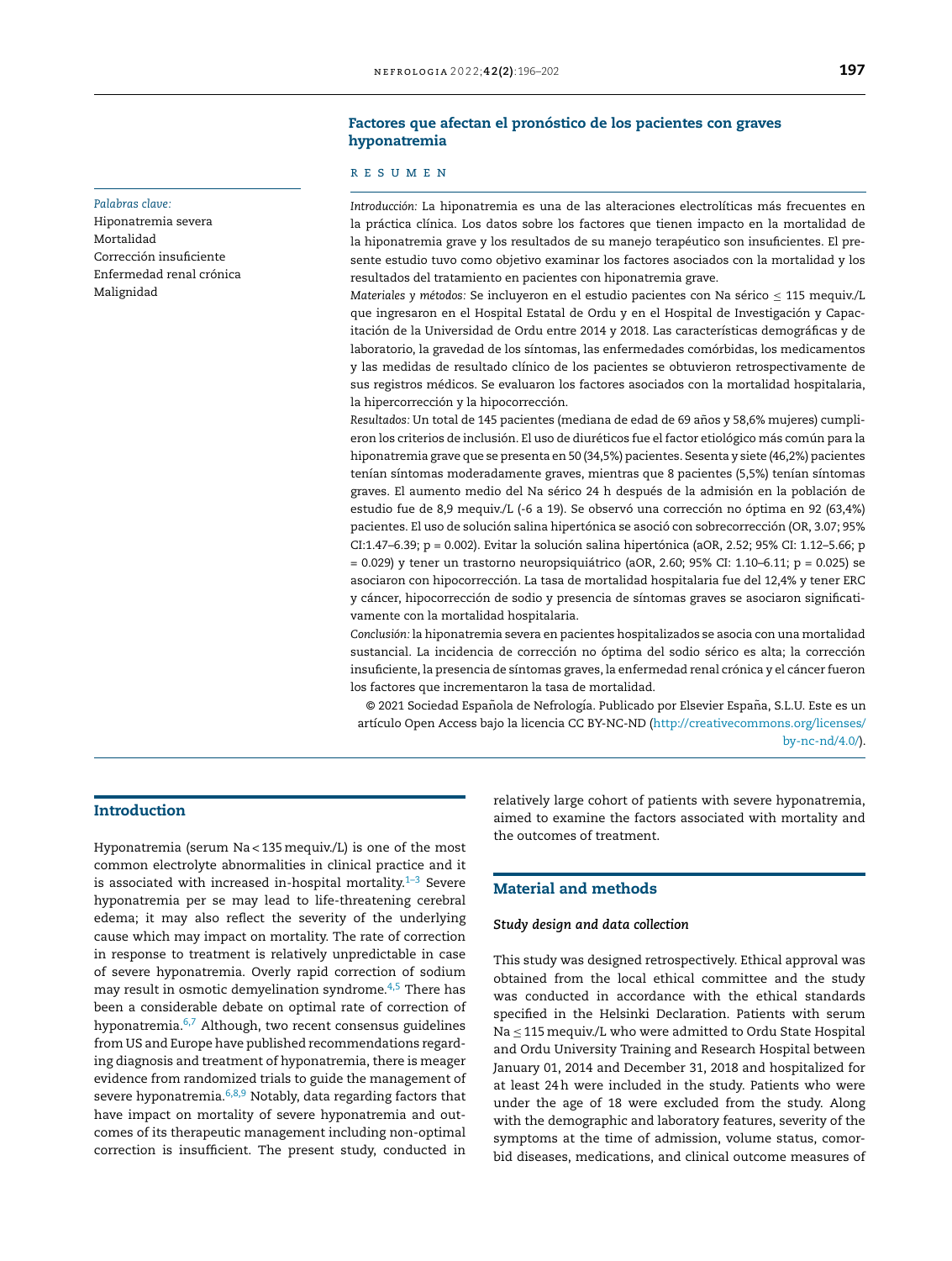the patients were obtained from their medical records. The severity of symptoms was classified as "moderately severe" or "severe" in accordance with European practice guidelines on diagnosis and treatment of hyponatremia.<sup>[9](#page-5-0)</sup> Treatment modalities used including hypertonic (3%) NaCl were documented. Serum Na levels at the time of admission, follow-up and discharge were recorded. Estimated sodium value at the 24th hour (Na24) was calculated with the formula used by Geoghe-gan et al.<sup>[10](#page-5-0)</sup>: Na<sub>24</sub> = Na<sup>a</sup> + [(Na<sup>b</sup> − Na<sup>a</sup>) × (24 − T<sub>a</sub>)/T<sub>b</sub> − T<sub>a</sub>]. In this formula, Na<sup>a</sup> indicates the closest serum sodium measurement before the 24-h mark; Na<sup>b</sup>, the closest serum sodium measurement after the 24-h mark, *T*a; the time at which measurement Na<sup>a</sup> was taken, and  $T<sub>b</sub>$ , the time at which measurement Na<sup>b</sup> was taken. Overcorrection was defined as the increase in serum Na concentration 24h after admission  $(Na<sub>i24</sub>) > 10$  mequiv./L, while undercorrection was defined as Nai24 < 6 mequiv./L.

#### *Statistical analysis*

Data were expressed as medians (minimum–maximum) for continuous variables and percentages for categorical variables. Mann–Whitney *U* and Kruskal–Wallis tests were used to compare medians for continuous variables. The Chi-square and the Fisher's exact test were used to compare categorical variables. Factors associated with in-hospital mortality, overcorrection and undercorrection were assessed using logistic regression analysis. Data were analyzed by using IBM SPSS version 21. A *p* value of <0.05 was considered statistically significant.

#### Results

#### *Demographic and clinical features of study population*

A total of 145 patients with a diagnosis of severe hyponatremia (Na < 115mequiv./L) over the study period were included in the study. The median age was 69 (21–93) and 80 patients (58.6%) were female. Table 1 lists demographic and clinical features of the study group. Symptoms of hyponatremia were documented in 120 patients (82.8%), while 25 patients had no symptoms. Muscle weakness and general fatigue were the most common symptoms ([Fig.](#page-3-0) 1). Sixty-seven (46.2%) patients had moderately severe while 8 patients (5.5%) had severe symptoms.

The study population predominantly had chronic hyponatremia; only 8 (5.5%) patients had acute hyponatremia. Hypertension was the most common comorbidity present in 112 patients (77.2%) in the study population; 50 (34.5%) patients had chronic kidney disease and 39 (26.9%) patients had diabetes mellitus (Table 1). Ninety-three (64.1%) patients were using either angiotensin converting enzyme (ACE) inhibitors or angiotensin II receptor (ARB) blockers. Diuretic use was the most common etiologic factor for severe hyponatremia that was present in 50 (34.5%) patients, while 44 (30.3%) patients had syndrome of inappropriate antidiuretic hormone secretion and 35 patients (24.1%) had hypervolemic hyponatremia ([Table](#page-3-0) 2).

| Table 1 - Patients' characteristics and laboratory results<br>at admission. |                    |  |  |
|-----------------------------------------------------------------------------|--------------------|--|--|
| Sex (female) (n, %)                                                         | 80 (58.6)          |  |  |
|                                                                             | Median (min.-max.) |  |  |
| Age (years)                                                                 | 69 (21-93)         |  |  |
| Sodium (mequiv./L)                                                          | 110 (88-115)       |  |  |
| Potassium (mequiv./L)                                                       | $3.9(2-6.4)$       |  |  |
| Chloride (mequiv./L)                                                        | 80 (59.7-121)      |  |  |
| BUN (mg/dL)                                                                 | $22.4(8.6-57)$     |  |  |
| Creatinine (mg/dL)                                                          | $1.1(0.3-3.3)$     |  |  |
| Glucose (mg/dL)                                                             | 110 (83-224)       |  |  |
| Albumin (g/dL)                                                              | $3.8(2-4.3)$       |  |  |
| Uric acid (mg/dL)                                                           | $5.5(1.3-12.1)$    |  |  |
| Urine sodium (mequiv./L)                                                    | $67(14 - 154)$     |  |  |
| Urine potassium (mequiv./L)                                                 | $31(6 - 75)$       |  |  |
| ALT (IU/L)                                                                  | $19(7-228)$        |  |  |
| Serum osmolality (mosm/kg)                                                  | 237 (210-251)      |  |  |
| Comorbid diseases                                                           | n (%)              |  |  |
| Hypertension                                                                | 112 (77.2)         |  |  |
| Chronic kidney disease                                                      | 50(34.5)           |  |  |
| Diabetes mellitus                                                           | 39 (26.9)          |  |  |
| Heart failure                                                               | 33 (22.8)          |  |  |
| Neuropsychiatric disease                                                    | 35(24.1)           |  |  |
| Cancer                                                                      | 26 (17.9)          |  |  |
| Cirrhosis                                                                   | 8(5.5)             |  |  |
| BUN: blood urea nitrogen; ALT: alanine aminotransferase.                    |                    |  |  |

#### *Management of severe hyponatremia and outcome*

Thirty-two patients (23.4%) were admitted to intensive care unit (ICU). Hypertonic saline (3% NaCl) was used in 88 (60.7%) patients within 24h of admission. Fifty-one patients out of 75 (68%) with moderately severe or severe symptoms received hypertonic saline. The median increase in serum Na concentration 24h after admission (Na $_{124}$ ) in the study population was 8.9 mequiv./L (−6 to 19), it was significantly higher in patients who received hypertonic saline (10.5mequiv./L [−2 to 19] vs. 8.0mequiv./L [−6 to 14], *p* < 0.001). Volume status did not have a significant impact on overcorrection rate (*p* > 0.05). Hypertonic saline use was significantly associated with overcorrection of serum Na (OR, 3.07; 95% confidence interval [95% CI], 1.47–6.39; *p* = 0.002), none of the other demographic or clinical factors were associated with overcorrection. Patients were more prone to undercorrection if they did not receive hypertonic saline (aOR, 2.52; 95% confidence interval [95% CI], 1.12–5.66; *p* = 0.029) or if they had a history of neuropsychiatric disorder (aOR, 2.60; 95% confidence interval [95% CI], 1.10–6.11; *p* = 0.025). Osmotic demyelination syndrome (ODS) was not reported in any patients in the study population including 58 (40%) patients with overcorrection. Seven patients (4.8%) had moderate to severe hypokalemia (serum K <3 mequiv./L) at admission and 8 patients (5.5%) had liver cirrhosis. None of the patients had history of alcoholism. In multivariable analysis, having CKD and cancer, Na correction of <6mequiv./at 24h, presence of severe symptoms at admission were significantly associated with in-hospital mortality [\(Table](#page-3-0) 3). In-hospital mortality for the entire cohort was 12.4% (18/145). The mortality rate was not significantly different in patients with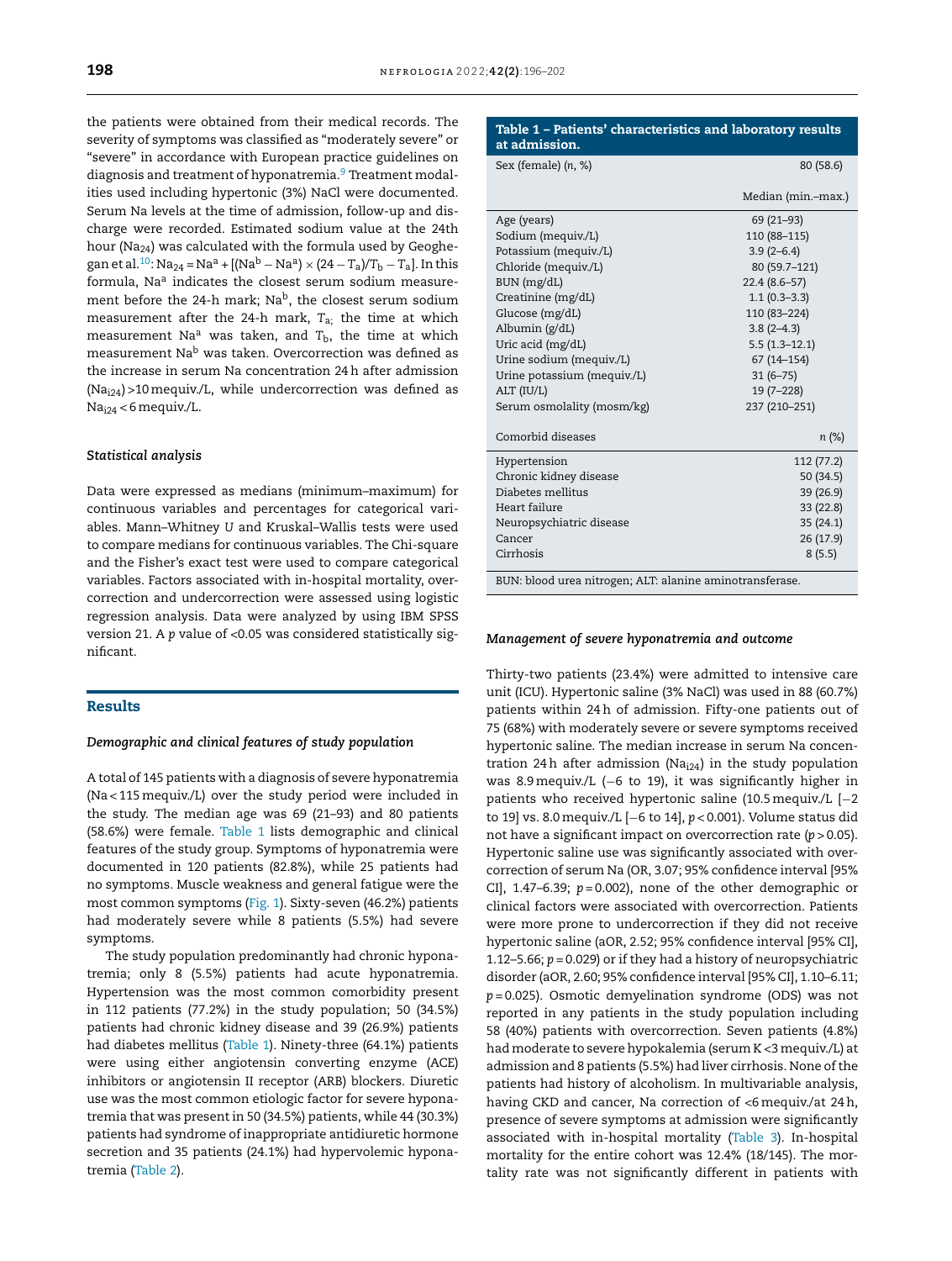<span id="page-3-0"></span>

Fig. 1 – Clinical manifestations of patients with severe hyponatremia.

| Table 2 – Etiology of severe hyponatremia.             |           |  |  |  |
|--------------------------------------------------------|-----------|--|--|--|
| Etiology                                               | n(%)      |  |  |  |
| Hypovolemic hyponatremia                               | 16 (11.0) |  |  |  |
| Hypervolemic hyponatremia                              | 35(24.1)  |  |  |  |
| Euvolemic hyponatremia                                 |           |  |  |  |
| Diuretic-associated hyponatremia                       | 50 (34.5) |  |  |  |
| Syndrome of inappropriate antidiuretic hormone (SIADH) | 44 (30.3) |  |  |  |
| <b>SSRI</b>                                            | 17(11.7)  |  |  |  |
| Malignancy                                             | 9(6.2)    |  |  |  |
| Anti-epileptics                                        | 5(3.4)    |  |  |  |
| Antipsychotics                                         | 3(2.1)    |  |  |  |
| Other drugs                                            | 3(2.1)    |  |  |  |
| Pneumonia                                              | 1(0.7)    |  |  |  |
| Unknown etiology                                       | 6(4.1)    |  |  |  |
|                                                        | 145 (100) |  |  |  |

| Table 3 – Factors associated with mortality.                                                 |                      |       |  |  |  |
|----------------------------------------------------------------------------------------------|----------------------|-------|--|--|--|
| Variable                                                                                     | Adjusted OR (95% CI) | p     |  |  |  |
| Na correction of<br><6 mequiv./L at 24th hour                                                | $6.68(2.00-22.32)$   | 0.002 |  |  |  |
| Presence of severe<br>symptoms                                                               | 4.22 (1.17-15.19)    | 0.028 |  |  |  |
| CKD                                                                                          | 8.52 (2.18-33.25)    | 0.002 |  |  |  |
| Cancer                                                                                       | 7.02 (1.77-27.78)    | 0.005 |  |  |  |
| OR, odds ratio; 95% CI, 95% confidence interval; Na, sodium; CKD,<br>chronic kidney disease. |                      |       |  |  |  |

rate, we found that associated comorbidities have significant impact on the mortality rate.

overcorrection of Na (4/58) compared with the rest (14/87) of the study population  $(p=0.10)$ . When patients were classified according to their degree of Na correction, patients with undercorrection of Na had the highest mortality rate (26.5%) compared to patients with modest correction (Na<sub>i24</sub>, 6–10mequiv./L) and the ones with overcorrection. The median length of stay (LOS) at the hospital was 10 (3–43) days. LOS did not differ significantly with the level of Na correction ([Table](#page-4-0) 4). Forty-five patients (35.4%) who survived were still hyponatremic (median Na, 131 [121–134]) at time of discharge while the rest had normal Na levels (median Na, 137 [135–145]).

#### Discussion

In the present study, we reported the outcome of severe hyponatremia and the factors affecting the outcome in relatively large cohort of hospitalized patients identified over five years. Our findings showed that severe hyponatremia is associated with significant mortality. In addition to clinical presentation of severe hyponatremia per se and its correction

Among patients admitted with severe hyponatremia, previous studies reported in-hospital mortality rates that range from 3.9% to 27%. $5,11-14$  We have found relatively high (12.4%) in-hospital mortality rate for the entire cohort. Although high mortality rate associated with severe hyponatremia suggests a causal relationship, $14-16$  there is still substantial debate regarding whether the patients die of hyponatremia per se or co-morbid diseases. A population-based cross-sectional study of 14,697 adults from U.S. showed that after adjustment for age, gender and comorbidities, hyponatremia was still associated with significantly increased risk of mortality in all subjects, suggesting a negative effect beyond that of underlying disease. $1$  Previous studies had revealed that in acute hyponatremia, patients who die more often experience more severe symptoms than who live. $5,9$  However, it has not been previously shown whether there is a relationship between symptom severity and mortality in patients with chronic hyponatremia. Our findings suggested that besides implications of comorbidities, patients presenting with severe symptoms are more likely die of severe hyponatremia.

A handful of the available literature concluded that 4–6mmol/L increase in serum Na is sufficient to alleviate most serious manifestations of acute hyponatremia.<sup>[17](#page-5-0)</sup> European clinical practice guidelines suggested a target of 5mmol/L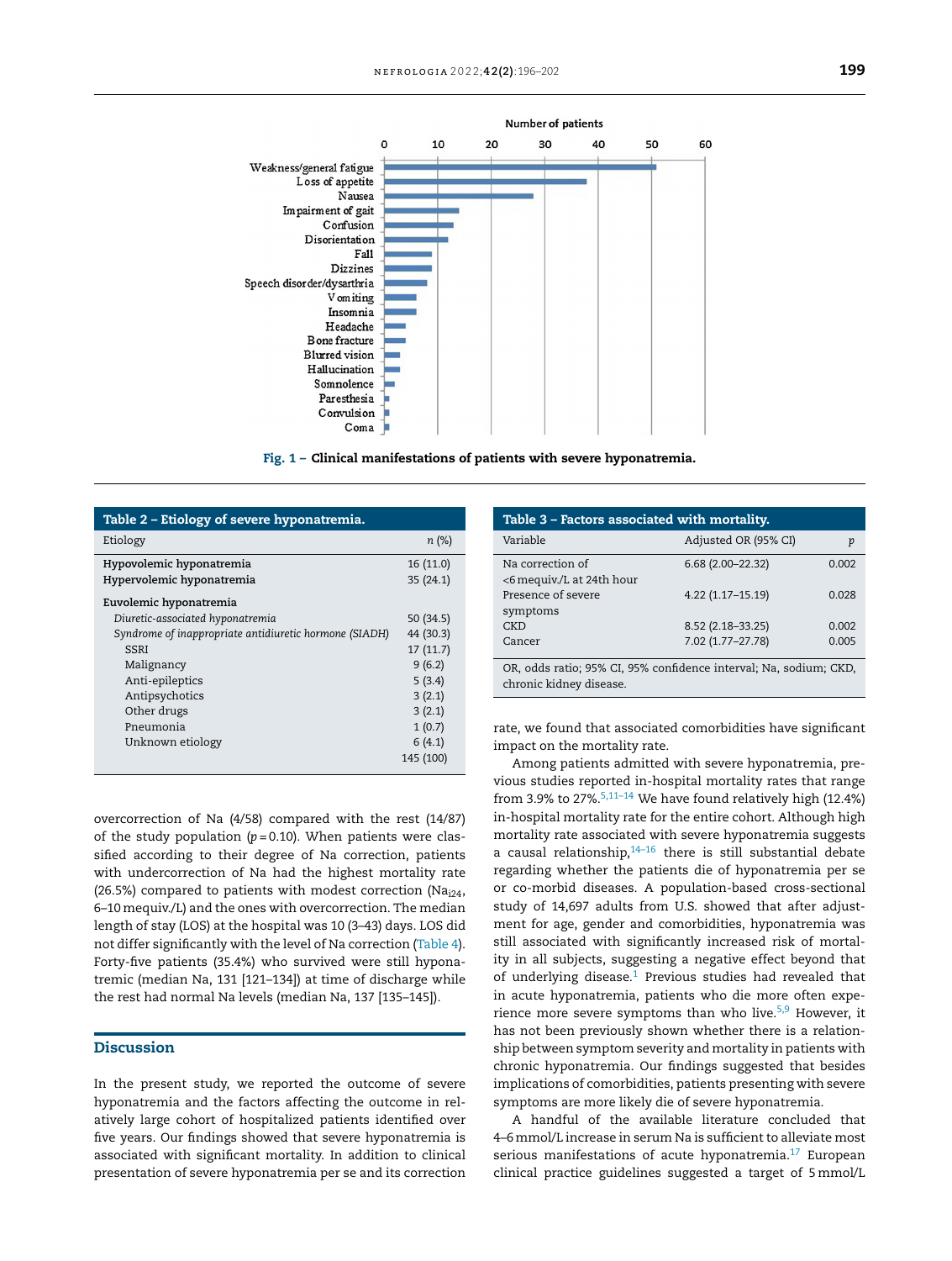<span id="page-4-0"></span>

| Table 4 - The influence of Na correction rate on outcome measures. |                               |                                           |                              |                |  |  |
|--------------------------------------------------------------------|-------------------------------|-------------------------------------------|------------------------------|----------------|--|--|
|                                                                    | Undercorrection<br>$(n = 34)$ | Modest (optimal)<br>correction $(n = 53)$ | Overcorrection<br>$(n = 58)$ |                |  |  |
| Mortality $(n, %)$<br>In-hospital LOS (days)                       | 9(26.5)<br>$10(4-26)$         | 5(9.4)<br>$11(3-42)$                      | 4(6.9)<br>$9.5(3-43)$        | 0.016<br>0.984 |  |  |
| LOS: length of stay.                                               |                               |                                           |                              |                |  |  |

increase in the first hour in serum sodium concentration for treatment of hyponatremia with severe symptoms, regard-less of whether hyponatremia is acute or chronic.<sup>[9](#page-5-0)</sup> American expert panel suggests that in chronic hyponatremia, increase in serum Na concentration should be 4–8mmol/L/day for those at low risk of ODS and 4–6mmol/L/day if the risk of ODS is high. $8$  Both guidelines recommend avoiding an increase in serum sodium concentration of >10mmol/L during the first 24h. In light of limited available evidence and guidelines, similar to the methodology of Geoghegan et al., $^{10}$  $^{10}$  $^{10}$  we defined undercorrection and overcorrection as Na<sub>i24</sub><6 mequiv./L and Nai24 >10mequiv./L, respectively.

We documented that non-optimal correction (overcorrection and undercorrection) of hyponatremia was quite common in patients admitted with severe hyponatremia, accounting for the two-thirds of the patients. Geoghegan et al. who used similar definitions for the correction rates of Na, also reported a high incidence of non-optimal correction of Na (49%) in a cohort of patients with profound hyponatremia.<sup>[10](#page-5-0)</sup> However, they did not find any correlation between mortality and nonoptimal correction of Na. Giordano et al. observed higher mortality rates in patients with serum sodium correction rate <0.3mmol/h compared to patients with serum sodium correction rate between <0.5 mmol/h and  $\geq$ 0.3 mmol/h.<sup>[18](#page-5-0)</sup> In a cohort of 1490 patients admitted with serum sodium <120mequiv./L; George et al. reported higher mortality rate within 30 day of hospital admission in patients with  $Na<sub>124</sub> \leq 8$  mequiv./L compared to patients with Na $_{\rm i24}$   $\geq$  8 mequiv./L. $^3$  $^3$  In our study, we found that undercorrection of sodium was associated with higher mortality rate compared to modest or overcorrection of serum Na. In the study of Geoghegan et al., the presence of comorbid diseases such as congestive heart failure, chronic liver disease and chronic kidney disease was found to be asso-ciated with undercorrection of hyponatremia.<sup>[10](#page-5-0)</sup> We did not find any correlation between the underlying diseases and correction rate other than neuropsychiatric disease which was associated with undercorrection. Hyponatremia in neuropsychiatric diseases is common and typically is attributable to either medications used or to the disease itself.<sup>[19,20](#page-6-0)</sup> However, previous studies have not shown an association of neuropsychiatric disease with the rate of correction of hyponatremia. Our results also revealed that avoidance of hypertonic saline use was also associated with undercorrection.

Geoghegan et al. found that overcorrection did not increase mortality rate and patients were more likely to experience overcorrection if they were younger, had lower admission serum sodium values, experienced seizures, required ICU admission, or received hypertonic saline. $^{10}$  $^{10}$  $^{10}$  In the present study, only use of hypertonic saline was related with overcorrection. The incidence of overcorrection was high (40%) in our study population, however similar to the former study, we did not find a relationship between overcorrection and mortality. Although we observed high incidence of overcorrection, none of the patients in the study population suffered ODS. One explanation for this finding could be the low incidence of the comorbidities that had previously shown to carry high risk for development of ODS including hypokalemia, liver cirrhosis and alcoholism. $3,6$  Although some recent studies $3,10$  revealed that the incidence of ODS is low even in case of overcorrection of Na, this however does not mean that exceeding the current limits of correction is plausible in the context of previous experience.[5,6](#page-5-0) Our results showed that one-third of the patients included in the study with moderate or severe symptoms of hyponatremia were not treated with hypertonic saline. Although in the present study, we reported our retrospective real-world experience on outcomes of severe hyponatremia, fear of ODS or development of pulmonary edema in patients with hypervolemic hyponatremia could be the culprits behind avoidance of hypertonic saline use in some of these patients.

Hyponatremia is common and its management is challenging in cancer patients. $21$  Ectopic secretion of arginine vasopressin, hypovolemia, antineoplastic and palliative drugs, or pain and nausea may be associated with cancer related hyponatremia.[22,23](#page-6-0) In a large cohort of 1025 patients with solid tumors, Fuca et al. showed that hyponatremia was independently associated with poorer overall survival (median survival of 2 months versus 13.2 months for patients with and without hyponatremia, respectively).<sup>[24](#page-6-0)</sup> Abu Zeinah et al. showed that cancer patients with moderatesevere hyponatremia (Na < 130mmol/L) were 4.28 times more likely to die than those with normal-mild hyponatremia (Na  $\geq$  130 mmol/L).<sup>[25](#page-6-0)</sup> We documented an independent association between severe hyponatremia and mortality in the setting of cancer in accordance with the available literature.<sup>[26,27](#page-6-0)</sup>

Patients with CKD may be more susceptible to the development of Na disorders due to their decreased ability to maintain water homeostasis.<sup>[28](#page-6-0)</sup> It is not clear whether hyponatremia affects mortality in CKD patients. Lim et al. found that hyponatremia (Na < 135mequiv./L) was not associated with all-cause mortality in CKD patients treated with diuretics $29$  while Kovesdy et al. found that hyponatremia (Na < 130mequiv./L) was associated with mortality independent of comorbid con-ditions such as congestive heart failure or liver disease.<sup>[30](#page-6-0)</sup> A recent meta-analysis showed that hyponatremia was associated with increased all-cause mortality in CKD patients. $31$ In a cohort of ambulatory 45,333 patients with Stage 3 and 4 CKD, Huang et al. concluded that hyponatremia was associated with higher risk for all-cause of death, after adjusting for various confounding variables.<sup>[32](#page-6-0)</sup> Our results indicate that in patients with severe hyponatremia, having CKD significantly increases in-hospital mortality independent of all other factors.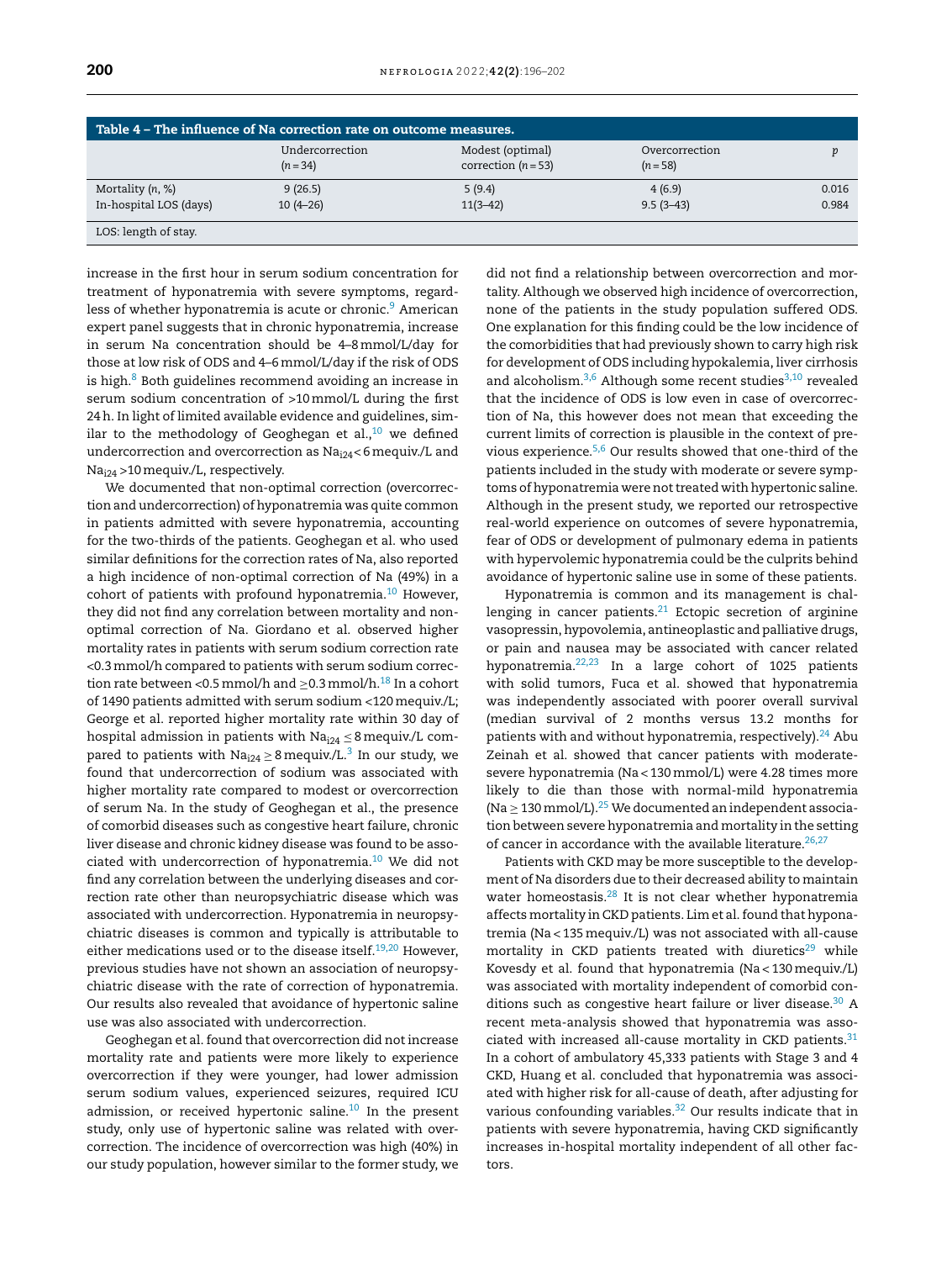<span id="page-5-0"></span>The present study was conducted before coronavirus disease-2019 (COVID-19) pandemic. However, the clinical impact of hyponatremia on prognosis of COVID-19 infection has gained interest with time. There have been case reports of euvolemic and hypovolemic hyponatremia secondary to COVID-19.[33,34](#page-6-0) Bernie at al. showed that hyponatremia was inversely related to blood IL-6 levels and directly related to PaO2/FiO2 ratio in patients with COVID-19.<sup>[35](#page-6-0)</sup> Recently, in a cohort of 408 patients with COVID-19, Tezcan et al. found high incidence of hyponatremia (35.8%) and concluded that hyponatremia was an independent factor related to death.<sup>[36](#page-6-0)</sup> These preliminary results showed that presence of hyponatremia might reflect a more advanced disease in COVID-19 and impact treatment decisions.

Although we included relatively large number of patients in the present study and limited our analysis to patients with data on outcome of only severe hyponatremia in hospitalized patients, several limitations of our study deserve mention. First, the study design was retrospective. Second, cranial MRI was performed only if there was a clinical suspicion of ODS. There were no autopsy studies, so some of the clinically subtle cases of ODS may have been missed leading to underestimation of true incidence of it. Third, our patients had predominantly chronic hyponatremia, our findings may not be applicable to patients with acute hyponatremia, thus should be interpreted in the appropriate context.

#### Conclusions

We have shown that severe hyponatremia in hospitalized patients is associated with substantial mortality. The incidence of non-optimal correction of hyponatremia is quite high; under-correction, presence of severe symptoms, chronic kidney disease and cancer were the factors that appear to increase mortality rate. Our results stress that undercorrection due to concerns for overcorrection in patients with severe hyponatremia may inadvertently increase mortality.

#### Funding

This research did not receive any specific grant from funding agencies in the public, commercial, or not-for-profit sectors.

#### Conflict of interest

None.

#### Acknowledgements

None.

#### **REFERENCES**

1. Mohan S, Gu S, Parikh A, Radhakrishnan J. Prevalence of hyponatremia and association with mortality: results from NHANES. Am J Med. 2013;126:1127–37, [http://dx.doi.org/10.1016/j.amjmed.2013.07.021,](dx.doi.org/10.1016/j.amjmed.2013.07.021) e1.

- 2. Darmon M, Diconne E, Souweine B, Ruckly S, Adrie C, Azoulay E, et al. Prognostic consequences of borderline dysnatremia: pay attention to minimal serum sodium change. Crit Care. 2013;17:R12, [http://dx.doi.org/10.1186/cc11937](dx.doi.org/10.1186/cc11937).
- 3. George JC, Zafar W, Bucaloiu ID, Chang AR. Risk factors and outcomes of rapid correction of severe hyponatremia. Clin J Am Soc Nephrol. 2018;13:984–92, [http://dx.doi.org/10.2215/CJN.13061117.](dx.doi.org/10.2215/CJN.13061117)
- 4. [Karp](http://refhub.elsevier.com/S0211-6995(21)00102-8/sbref0200) [BI,](http://refhub.elsevier.com/S0211-6995(21)00102-8/sbref0200) [Laureno](http://refhub.elsevier.com/S0211-6995(21)00102-8/sbref0200) [R.](http://refhub.elsevier.com/S0211-6995(21)00102-8/sbref0200) [Pontine](http://refhub.elsevier.com/S0211-6995(21)00102-8/sbref0200) [and](http://refhub.elsevier.com/S0211-6995(21)00102-8/sbref0200) [extrapontine](http://refhub.elsevier.com/S0211-6995(21)00102-8/sbref0200) [myelinolysis:](http://refhub.elsevier.com/S0211-6995(21)00102-8/sbref0200) [a](http://refhub.elsevier.com/S0211-6995(21)00102-8/sbref0200) [neurologic](http://refhub.elsevier.com/S0211-6995(21)00102-8/sbref0200) [disorder](http://refhub.elsevier.com/S0211-6995(21)00102-8/sbref0200) [following](http://refhub.elsevier.com/S0211-6995(21)00102-8/sbref0200) [rapid](http://refhub.elsevier.com/S0211-6995(21)00102-8/sbref0200) [correction](http://refhub.elsevier.com/S0211-6995(21)00102-8/sbref0200) [of](http://refhub.elsevier.com/S0211-6995(21)00102-8/sbref0200) [hyponatremia.](http://refhub.elsevier.com/S0211-6995(21)00102-8/sbref0200) [Medicine](http://refhub.elsevier.com/S0211-6995(21)00102-8/sbref0200) [\(Baltimore\).](http://refhub.elsevier.com/S0211-6995(21)00102-8/sbref0200) [1993;72:359–73.](http://refhub.elsevier.com/S0211-6995(21)00102-8/sbref0200)
- 5. [Nzerue](http://refhub.elsevier.com/S0211-6995(21)00102-8/sbref0205) [CM,](http://refhub.elsevier.com/S0211-6995(21)00102-8/sbref0205) [Baffoe-Bonnie](http://refhub.elsevier.com/S0211-6995(21)00102-8/sbref0205) [H,](http://refhub.elsevier.com/S0211-6995(21)00102-8/sbref0205) [You](http://refhub.elsevier.com/S0211-6995(21)00102-8/sbref0205) [W,](http://refhub.elsevier.com/S0211-6995(21)00102-8/sbref0205) [Falana](http://refhub.elsevier.com/S0211-6995(21)00102-8/sbref0205) [B,](http://refhub.elsevier.com/S0211-6995(21)00102-8/sbref0205) [Dai](http://refhub.elsevier.com/S0211-6995(21)00102-8/sbref0205) [S.](http://refhub.elsevier.com/S0211-6995(21)00102-8/sbref0205) [Predictors](http://refhub.elsevier.com/S0211-6995(21)00102-8/sbref0205) [of](http://refhub.elsevier.com/S0211-6995(21)00102-8/sbref0205) [outcome](http://refhub.elsevier.com/S0211-6995(21)00102-8/sbref0205) [in](http://refhub.elsevier.com/S0211-6995(21)00102-8/sbref0205) [hospitalized](http://refhub.elsevier.com/S0211-6995(21)00102-8/sbref0205) [patients](http://refhub.elsevier.com/S0211-6995(21)00102-8/sbref0205) [with](http://refhub.elsevier.com/S0211-6995(21)00102-8/sbref0205) [severe](http://refhub.elsevier.com/S0211-6995(21)00102-8/sbref0205) [hyponatremia.](http://refhub.elsevier.com/S0211-6995(21)00102-8/sbref0205) [J](http://refhub.elsevier.com/S0211-6995(21)00102-8/sbref0205) [Natl](http://refhub.elsevier.com/S0211-6995(21)00102-8/sbref0205) [Med](http://refhub.elsevier.com/S0211-6995(21)00102-8/sbref0205) [Assoc.](http://refhub.elsevier.com/S0211-6995(21)00102-8/sbref0205) [2003;95:335](http://refhub.elsevier.com/S0211-6995(21)00102-8/sbref0205)–[43.](http://refhub.elsevier.com/S0211-6995(21)00102-8/sbref0205)
- 6. Sterns RH. Treatment of severe hyponatremia. Clin J Am Soc Nephrol. 2018;13:641–9, [http://dx.doi.org/10.2215/CJN.10440917.](dx.doi.org/10.2215/CJN.10440917)
- 7. Overgaard-Steensen C. Initial approach to the hyponatremic patient. Acta Anaesthesiol Scand. 2011;55:139–48, [http://dx.doi.org/10.1111/j.1399-6576.2010.02311.x](dx.doi.org/10.1111/j.1399-6576.2010.02311.x).
- 8. Verbalis JG, Goldsmith SR, Greenberg A, Korzelius C, Schrier RW, Sterns RH, et al. Diagnosis, evaluation, and treatment of hyponatremia: expert panel recommendations. Am J Med. 2013;126 Suppl 1:S1–42, [http://dx.doi.org/10.1016/j.amjmed.2013.07.006.](dx.doi.org/10.1016/j.amjmed.2013.07.006)
- 9. Spasovski G, Vanholder R, Allolio B, Annane D, Ball S, Bichet D, et al., Hyponatraemia Guideline Development Group. Clinical practice guideline on diagnosis and treatment of hyponatraemia. Nephrol Dial Transplant. 2014;29Suppl2:i1–39, [http://dx.doi.org/10.1093/ndt/gfu040.](dx.doi.org/10.1093/ndt/gfu040)
- 10. Geoghegan P, Harrison AM, Thongprayoon C, Kashyap R, Ahmed A, Dong Y, et al. Sodium correction practice and clinical outcomes in profound hyponatremia. Mayo Clin Proc. 2015;90:1348–55,

[http://dx.doi.org/10.1016/j.mayocp.2015.07.014.](dx.doi.org/10.1016/j.mayocp.2015.07.014)

- 11. Winzeler B, Jeanloz N, Nigro N, Suter-Widmer I, Schuetz P, Arici B, et al. Long-term outcome of profound hyponatremia: a prospective 12 months follow-up study. Eur J Endocrinol. 2016;175:499–507, [http://dx.doi.org/10.1530/EJE-16-0500](dx.doi.org/10.1530/EJE-16-0500).
- 12. Chawla A, Sterns RH, Nigwekar SU, Cappuccio JD. Mortality and serum sodium: do patients die from or with hyponatremia? Clin J Am Soc Nephrol. 2011;6:960–5, [http://dx.doi.org/10.2215/CJN.10101110.](dx.doi.org/10.2215/CJN.10101110)
- 13. Huda MS, Boyd A, Skagen K, Wile D, Van Heyningen C, Watson I, et al. Investigation and management of severe hyponatraemia in a hospital setting. Postgrad Med J. 2006;82:216–9, [http://dx.doi.org/10.1136/pmj.2005.036947](dx.doi.org/10.1136/pmj.2005.036947).
- 14. Vu T, Wong R, Hamblin PS, Zajac J, Grossmann M. Patients presenting with severe hypotonic hyponatremia: etiological factors, assessment, and outcomes. Hosp Pract (1995). 2009;37:128–36, [http://dx.doi.org/10.3810/hp.2009.12.266](dx.doi.org/10.3810/hp.2009.12.266).
- 15. Waikar SS, Mount DB, Curhan GC. Mortality after hospitalization with mild, moderate, and severe hyponatremia. Am J Med. 2009;122:857–65, [http://dx.doi.org/10.1016/j.amjmed.2009.01.027.](dx.doi.org/10.1016/j.amjmed.2009.01.027)
- 16. Gill G, Huda B, Boyd A, Skagen K, Wile D, Watson I, et al. Characteristics and mortality of severe hyponatraemia – a hospital-based study. Clin Endocrinol (Oxf). 2006;65:246–9, [http://dx.doi.org/10.1111/j.1365-2265.2006.02583.x](dx.doi.org/10.1111/j.1365-2265.2006.02583.x).
- 17. Sterns RH, Nigwekar SU, Hix JK. The treatment of hyponatremia. Semin Nephrol. 2009;29:282–99, [http://dx.doi.org/10.1016/j.semnephrol.2009.03.002](dx.doi.org/10.1016/j.semnephrol.2009.03.002).
- 18. Giordano M, Ciarambino T, Priore EL, Castellino P, Malatino L, Cataliotti A, et al. Serum sodium correction rate and the outcome in severe hyponatremia. Am J Emerg Med. 2017;35:1691–4, [http://dx.doi.org/10.1016/j.ajem.2017.05.050](dx.doi.org/10.1016/j.ajem.2017.05.050).